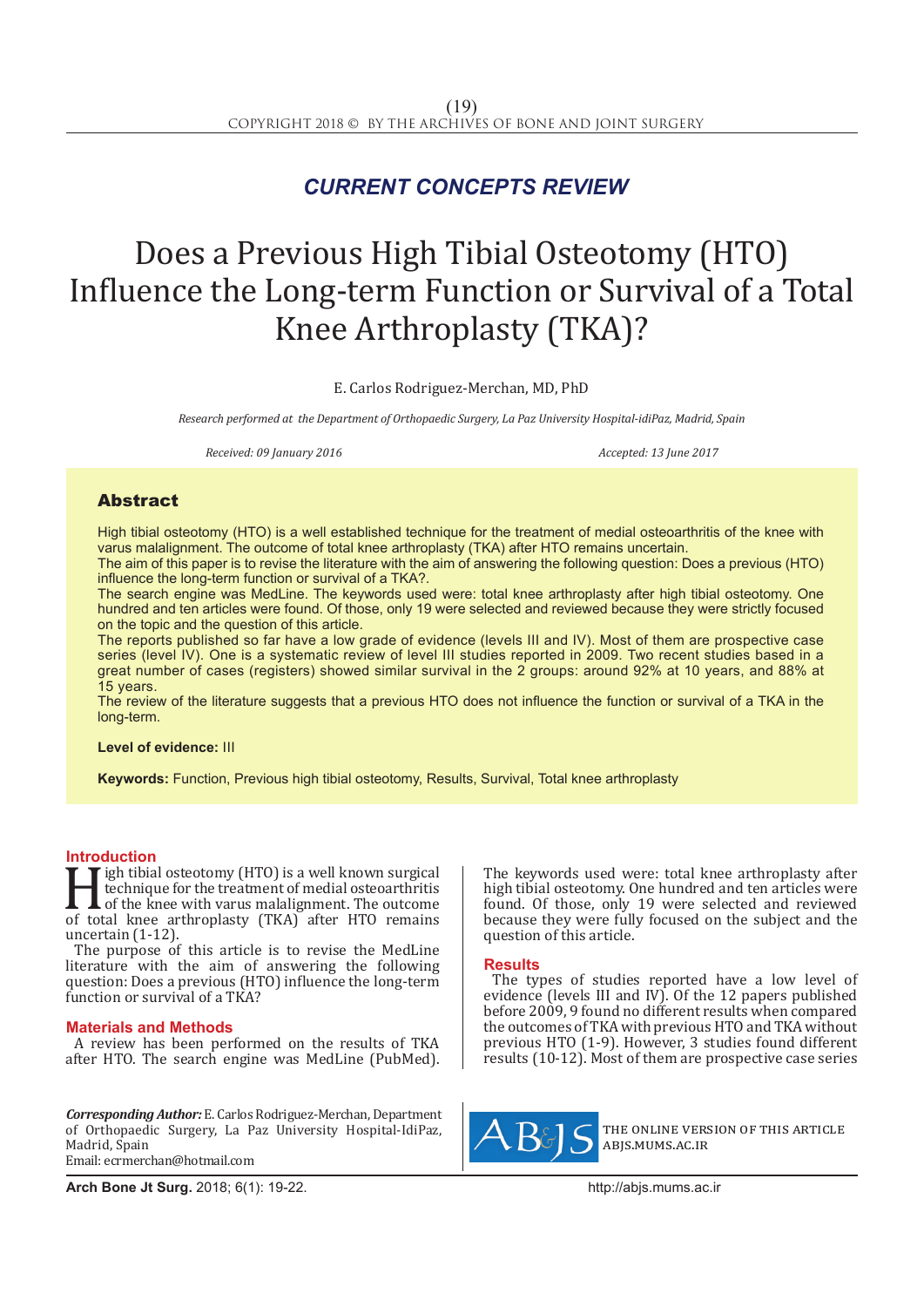THE ARCHIVES OF BONE AND JOINT SURGERY. ABJS.MUMS.AC.IR TKA AFTER HTO VOLUME 6. NUMBER 1. JANUARY 2018

(level IV), although one of them is a systematic review of level III studies reported in 2009 (13). This systematic review did not find differences between TKA with previous HTO and TKA without previous HTO (13). In other words, HTO did not compromise subsequent TKA.

After 2009, 6 papers have been found on the topic, but only one encountered different results (14). The rest of reports found no differences (15-19). Two recent reports based in a great number of cases (registers) showed similar survival in the 2 groups: around  $\frac{92}{%}$  at 10 years, and 88% at 15 years (18, 19).

Niinimäki et al analyzed a registry-based case-control study of 1,036 TKAs after HTOs (18). In the Kaplan-Meier survivorship analysis they found rates of 95.3% at

5 years, 91.8% at 10 years, and 88.4% at 15 years. The survivorship rates were lower than those of patients who underwent TKA without previous HTO (97.2, 94.5, and 90.6%, respectively). Thus, in spite of the slightly higher revision rate, TKA after HTO yielded satisfactory results when compared to TKA without previous HTO (18).

Badawy et al evaluated the risk of revision of TKA with or without previous HTO (19). They compared primary TKAs with TKAs after HTO, using Kaplan-Meier 10-year survival rates and adjusted Cox regression analysis. The survival rate was similar in the 2 groups: 93.8% in the primary TKA group and 92.6% in the TKA-post-HTO group. Table 1 summarizes main data and results of papers published after 2009.

| Table 1. Main data and results in the literature after 2009. TKA=Total Knee Arthroplasty; HTO=High Tibial Osteotomy; NA=Not available |                        |                           |                    |                                                                                                                                                                                                                                                                               |                                                                                                                                                                                                                                                                                                                                                                                                                                                                                                                                                                                                                                                                                                                 |                                                                                                                                                                                                                                                                                                                                                                                                                                           |  |  |  |
|---------------------------------------------------------------------------------------------------------------------------------------|------------------------|---------------------------|--------------------|-------------------------------------------------------------------------------------------------------------------------------------------------------------------------------------------------------------------------------------------------------------------------------|-----------------------------------------------------------------------------------------------------------------------------------------------------------------------------------------------------------------------------------------------------------------------------------------------------------------------------------------------------------------------------------------------------------------------------------------------------------------------------------------------------------------------------------------------------------------------------------------------------------------------------------------------------------------------------------------------------------------|-------------------------------------------------------------------------------------------------------------------------------------------------------------------------------------------------------------------------------------------------------------------------------------------------------------------------------------------------------------------------------------------------------------------------------------------|--|--|--|
| Author<br>(year) (Ref)                                                                                                                | Nº of TKAs<br>with HTO | Nº of TKAs<br>without HTO | <b>Mean FU</b>     | <b>Parameters</b><br>assessed                                                                                                                                                                                                                                                 | <b>Results</b>                                                                                                                                                                                                                                                                                                                                                                                                                                                                                                                                                                                                                                                                                                  | <b>Conclusions</b>                                                                                                                                                                                                                                                                                                                                                                                                                        |  |  |  |
| Amendola<br>(2010)(15)                                                                                                                | 29                     | 29                        | 7.9 years          | <b>NA</b>                                                                                                                                                                                                                                                                     | Results for the HTO group were<br>satisfactory in 96.5% of cases.<br>In one patient loosening of the<br>TKA occurred after 37 months,<br>which required prosthesis<br>revision. Three patients<br>underwent a further operation<br>of secondary patella resurfacing<br>for patella pain.                                                                                                                                                                                                                                                                                                                                                                                                                        | The group without<br>HTO reported a<br>similar percentage of<br>satisfactory results.                                                                                                                                                                                                                                                                                                                                                     |  |  |  |
| Efe (2010)<br>(16)                                                                                                                    | 41                     | 41                        | 6 years<br>minimum | Clinical outcome<br>was assessed using<br>a number of clinical<br>scores and the<br>visual analogue<br>scale for pain. X-rays<br>were evaluated<br>by the method<br>of the American<br>Knee Society. The<br>patellar position was<br>measured by the<br>Insall-Salvati ratio. | There was no significant<br>difference in mean operation<br>time and complication rate.<br>The Knee Score of the KSS and<br>the ROM for extension and<br>for flexion were significantly<br>better in the control group.<br>Mid-term results of the VAS.<br>WOMAC, Lequesne, UCLA,<br>Feller's Patellar Score and<br>SF-36 showed no significant<br>difference. Femoral and tibial<br>component alignmentwere<br>similar in both groups. One<br>tibial component showed<br>suspect radiolucencies in the<br>HTO group. The Insall-Salvati<br>ratio showed three patients<br>with patella alta and one<br>patient with patella baja in the<br>HTO group. At latest follow-up<br>all implants were still in place. | Evaluating the clinical<br>and radiological<br>outcome, significant<br>differences were only<br>detected for range of<br>motion and the Knee<br>Score of the KSS. This<br>study suggested that<br>the results of TKA with<br>and without prior HTO<br>were mainly identical.<br>Although patients with<br>a previous HTO had<br>more complications,<br>no statistically<br>significant differences<br>were noted with this<br>group size. |  |  |  |
| Erak (2011)<br>(14)                                                                                                                   | 34                     | 1315                      | 3.4 years          | Knee Society score<br>and pain score                                                                                                                                                                                                                                          | The authors encountered<br>patella baja in 27% of cases,<br>and an increased posterior<br>tibial slope of over 15° in 21%.<br>There was a lower Knee Society<br>score and a lower pain score<br>(more pain) in the study group<br>compared to the control group.                                                                                                                                                                                                                                                                                                                                                                                                                                                | TKA following HTO<br>in this study group<br>yielded inferior<br>clinical results<br>compared to a group<br>of TKAs performed<br>without prior HTO.                                                                                                                                                                                                                                                                                        |  |  |  |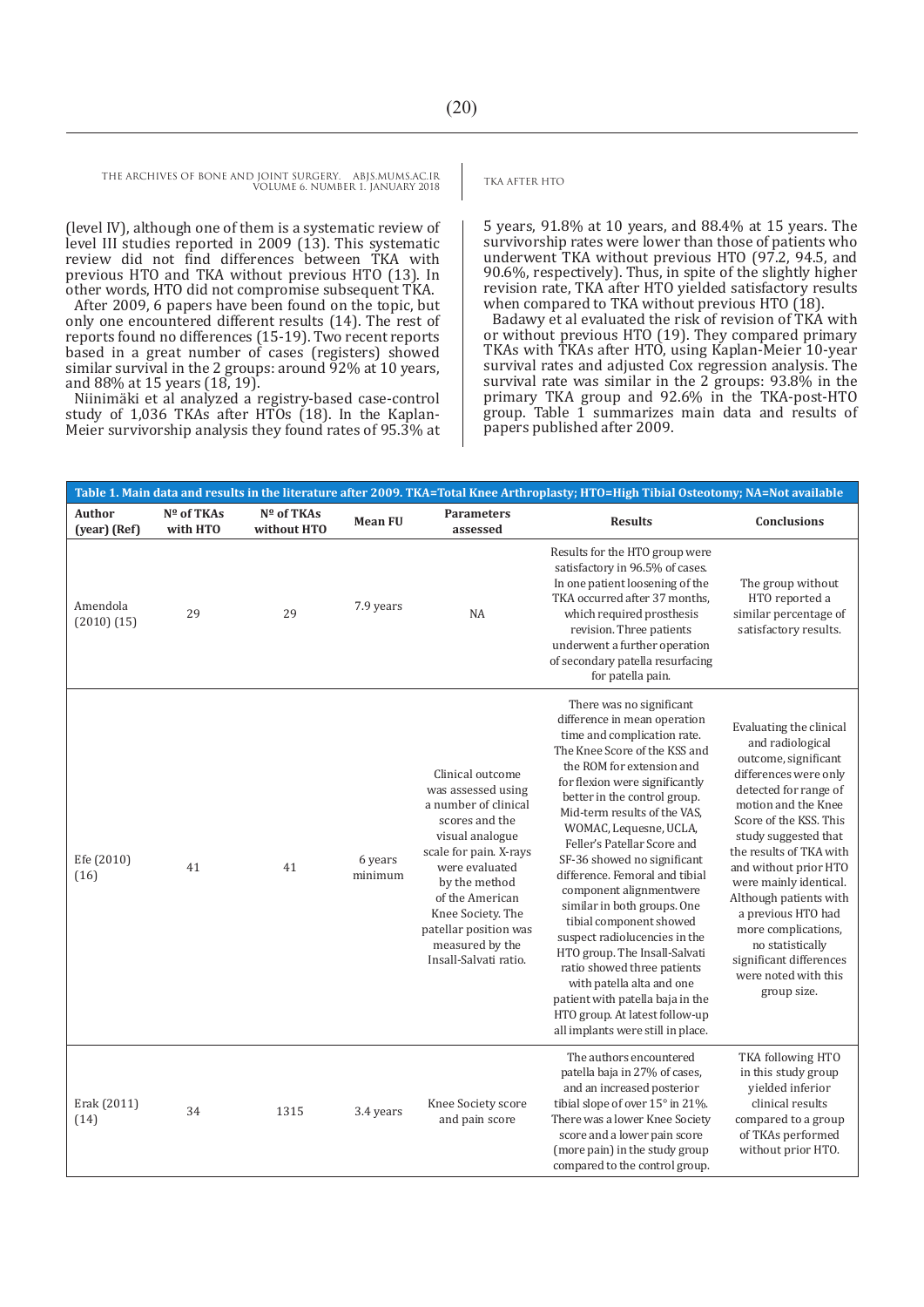THE ARCHIVES OF BONE AND JOINT SURGERY. ABJS.MUMS.AC.IR TKA AFTER HTO VOLUME 6. NUMBER 1. JANUARY 2018

| <b>Continuous of Table 1.</b> |      |       |           |                                                                                                                                                                                                                                 |                                                                                                                                                                                                                                                                                                                                                                                                                                                          |                                                                                                                                                                                                   |  |  |  |  |
|-------------------------------|------|-------|-----------|---------------------------------------------------------------------------------------------------------------------------------------------------------------------------------------------------------------------------------|----------------------------------------------------------------------------------------------------------------------------------------------------------------------------------------------------------------------------------------------------------------------------------------------------------------------------------------------------------------------------------------------------------------------------------------------------------|---------------------------------------------------------------------------------------------------------------------------------------------------------------------------------------------------|--|--|--|--|
| Meding<br>(2011) (17)         | 39   | 5004  | 14 years  | Knee Society scores                                                                                                                                                                                                             | The authors observed no<br>differences in Knee Society<br>function and radiographic and<br>pain scores between the knees<br>without and with previous<br>HTO. Terminal extension and<br>flexion, arc of motion, and<br>knee alignment were similar<br>between the knees. There were<br>no femorotibial revisions in<br>either group of knees. Survival<br>at 15 years was 100% for knees<br>without previous HTO and 97%<br>for knees with previous HTO. | This study suggested<br>that a previous HTO<br>does not influence the<br>function or survival of<br>a TKA long term.                                                                              |  |  |  |  |
| Niinimaki<br>(2014) (18)      | 1036 | 4343  | 6.7 years | Kaplan-Meier<br>survivorship<br>using the Finnish<br>Arthroplasty<br>Register and the<br>National Hospital<br>Discharge Register.                                                                                               | In the TKA after HTO group,<br>the authors found Kaplan-<br>Meier survivorship to be<br>95.3% at 5 years, 91.8% at 10<br>years, and 88.4% at 15 years.<br>Those survivorship values<br>were lower than those of<br>patients who had TKA without<br>previous HTO (97.2, 94.5, and<br>90.6%, respectively).                                                                                                                                                | This study supported<br>previous research, and<br>despite the slightly<br>higher revision<br>rate, TKA after HTO<br>provided satisfactory<br>results when<br>compared to routine<br>primary TKAs. |  |  |  |  |
| Badawy<br>$(2015)$ $(19)$     | 1399 | 31077 | <b>NA</b> | The authors<br>evaluated the risk of<br>revision of TKA with<br>or without previous<br>HTO in a large<br>registry material<br>using Kaplan-Meier<br>10-year survival<br>percentages and<br>adjusted Cox<br>regression analysis. | The adjusted survival analyses<br>showed similar survival in the<br>2 groups. The Kaplan-Meier<br>10-year survival was 93.8%<br>in the primary TKA group and<br>92.6% in the TKA-post-HTO<br>group.                                                                                                                                                                                                                                                      | In this registry-based<br>study, previous HTO<br>did not appear to<br>compromise the<br>results regarding risk<br>of revision after TKA<br>compared to primary<br>TKA.                            |  |  |  |  |

#### **Discussion**

The purpose of this article was to review the literature with the aim of answering the following question: Does a previous (HTO) influence the long-term function or survival of a TKA?

The quality of reports published so far on the topic is poor (low level of evidence, levels III and IV) (1-12, 14-19). Only one is a systematic review of level III studies published in 2009 (13).

The only systematic review reported on the topic in 2009 and the majority of papers (one out of six) reported after 2009 found no differences between the long-term function or survival of a TKA after HTO vs. long-term function or survival of a TKA without a previous HTO. Two recent studies based in a great number of cases (registers) showed similar survival in the 2 groups: around 92% at 10 years, and 88% at 15 years.

In conclusion, the review of the literature suggests that a previous HTO does not influence the function or survival of a TKA in the long-term.

E. Carlos Rodriguez-Merchan MD PhD Department of Orthopaedic Surgery, La Paz University Hospital-IdiPaz, Madrid, Spain